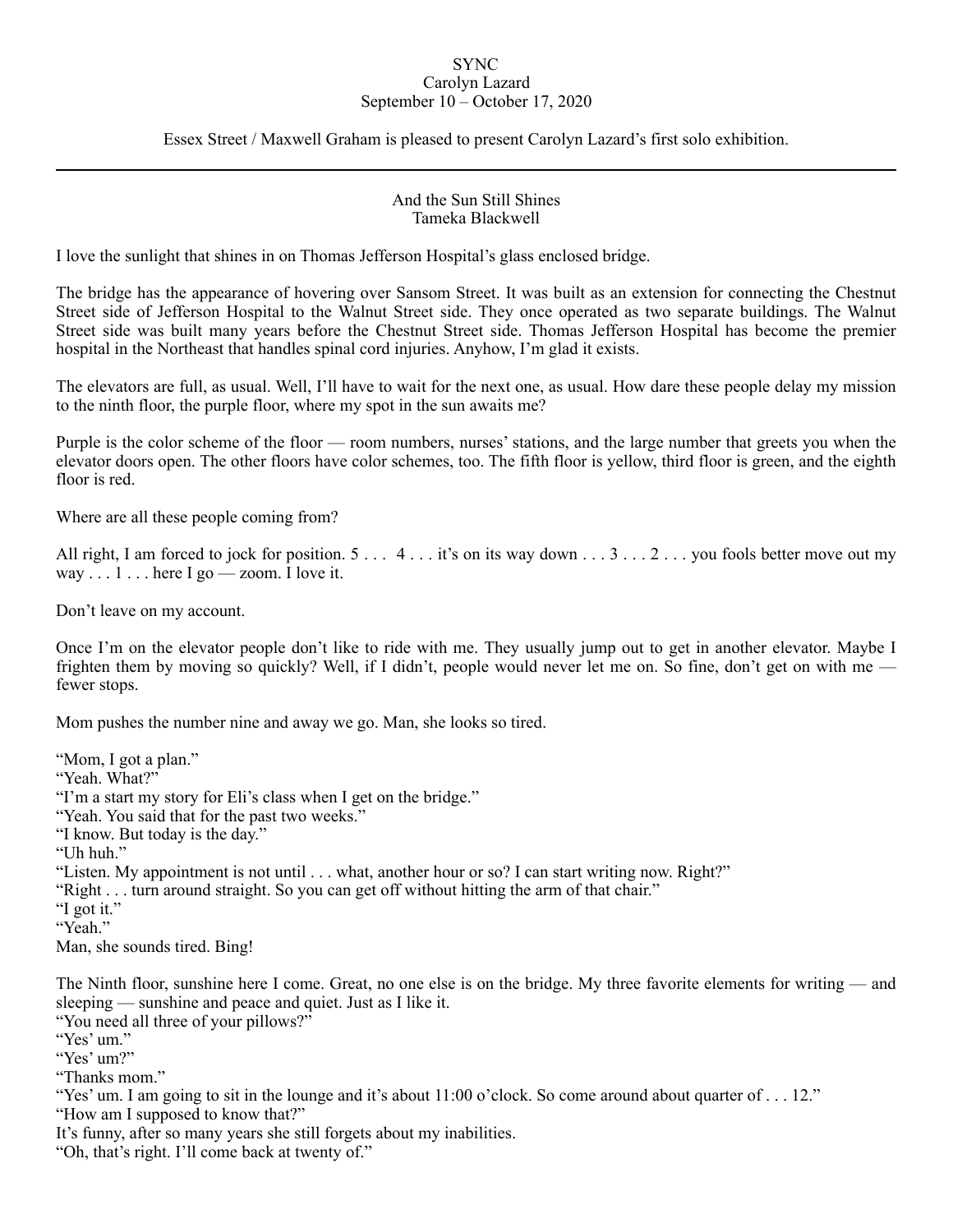"OK." "Don't fall asleep or daydream with all this sun." "You know me too well." She even walks tired.

All right, Let the Story Writing Begin. Or, Let My Story Begin. Yeah, that sounds better as a title. This sun feels so good. I like to just turn my face up to it.

The flashing red lights on that ambulance are so red. It's pulling into the Emergency and Trauma Unit on Tenth Street. That wasn't here, at Jefferson, when I was brought to this hospital. I wonder if the person inside's body is packed in ice for stabilization? As mine was. I wonder if they even do that anymore, after a person's been pronounced DOA? As I was. I wonder if they need a tube inserted in their tracheae so they can breathe? As I needed. I wonder if the person is being transferred here from another hospital because of the severity of their illness? As I was transferred here from another hospital that wasn't capable of handling a person with my level of spinal injury. Whew! What a ride, from then to now. Thank you, Jesus, for my Life.

"Hey, Tameka. Right?"

"Hi, Dr. Dittuno." A Spinal Cord Specialist and my doctor during my seven-month stay here.

I cannot believe this man is still here. Still wearing his glasses on the tip of his nose. Let me peek at the feet. Yup, the brown Stacey Adams turned up at the toes.

"How are you, sweetie? You look wonderful. Here for a tune up?"

I frown at the word "sweetie." I know I was young when I came here, but I am well past the sweetie stage. And I'm still processing the "tune up" remark. I left my house this morning promising myself not to become "Super Woman: The Crusader for all Causes." But, I can't help it.

"Sweetie, doc?" "Oh yeah, how old are you now?" "Too old for sweetie."

An awkward silence falls between us while he rocks back and forth on the worn heels of his shoes. Should I release him now, or let him squirm a little more? Oh, I'll dismiss him, only because he looks so uncomfortable and I have work to do. Besides, I can't hold in my laughter any longer and he's blocking my sun.

"Yup, here for a routine check up." "OK then, see you later. Keep up the good work." Laughter.

It amazes me how little common sense some of these doctors have. (Smile.)

I guess many people don't expect the things that come out of my face. Man, this sun feels nice. I'm glad that cloud is gone. I don't want any clouds on this beautiful sunny day. All right, back to my story.

Why is Mom coming now? It can't be 11:45 already. I only have drawings of sunny smiley faces on my page. I wanted to have at least three or four pages written before she came for me or I get back home. Watch she asks me how much I've written.

"How much did you write?" "Aren't you early?" "No, it's quarter of. That's all you did was draw pictures of smiley faces?" "I'm still thinking." "Yeah, OK. Do you want all this stuff put away?" "No. But, listen. My brain juices are just getting started." She smiles. "Yeah, all right. Get started around to the doctor's office." Laughter.

I love her one-liners, and her smile. She doesn't look as worn out when she got a smile on her face.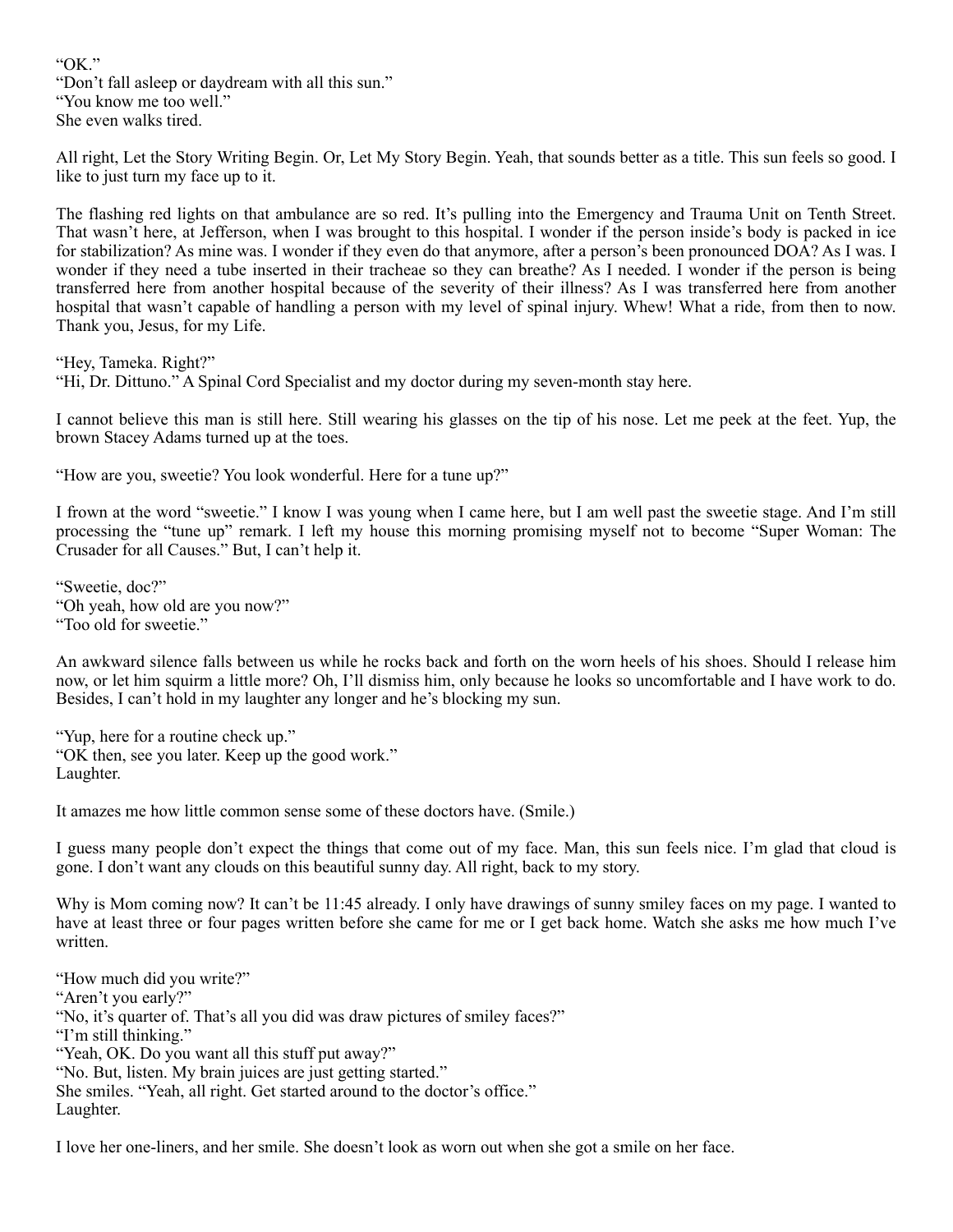I hate this office. I always have to skillfully maneuver my way around the Ikea-looking doctor's office furniture in order to find a corner to squeeze into while I wait my turn. There is a spot, between two cheaply framed chairs. It's about twenty-two inches wide. Thank goodness I'm twenty-one inches wide.

Then I only have to go through the same ritual to get out of the spot where I wedged myself in.

Not bad. I whipped myself right in here. You go BIG GIRL.

"The lady said Dr. Chinkins is running around thirty minutes late." "OK. That'll give me time to write at least a page or two." "Yeah, alright. Put everything back on you?" "Mm, hm. Thanks." "Mm hm"

Back to my empty page with the sunshine faces on it. Better yet, I'll start on a clean slate or clean page.

"You have an audience." Despite my mother leaning over to tell me this — she cannot whisper. I'm sure everyone in this matchbox of an office heard her.

I nod in agreement, before she loudly whispers something else.

Yes mommy, I'm aware of the woman across from me whose skin and attire look as if she just flew in from Florida. I know it's nice today, but sandals and puddle-pushers? Oh, excuse me, capris. Aren't you aware it's still March? I saw her when she came in. Try to ignore her and write. I have two pages of thoughts down. Don't stop the flow and do not look up again to meet her eyes – too late. No. Please don't stare. I do not feel like playing the staring game with you. I have work to do. And trust me, I am much better at it than you are. Just smile then.

Smile.

All right, the soft smile I gave you was a hint that you're being rude. It must've not worked because your eyes are still on me. I'm forced to give you the eye treatment. OK. What shall I focus on? Maybe your black roots that need a blonde touch up. Or maybe your thin red painted lips. No, not the lips. I'll wind up laughing before I'm finished treating you with my eyes. Found it. That blotchy sunburned forehead with its four deep creases has my full attention.

She looks and I look. She looks and I look. She looks and I look. She looks and I look. Has anyone ever told this intelligent woman how rude it is to stare?

The woman with the gold hoop earrings and the blue raincoat, a London Fog like my grandmother used to wear, sitting next to my sunburned friend, appears to understand the purpose of my eye treatment. She shakes her head in disgust. Raincoat lady got the message. She probably was taught the same lesson I was privileged to learn."DO NOT STARE, it's rude and impolite."

She looks and I look. She looks and I look. She looks and I look. She looks and I look. Oh, great. You call my name now. I am just getting relaxed. Do I turn away now? NEVER!

"Come on Mekey." This is my affectionate family name given to me by my niece when she was two. She couldn't pronounce my name Tameka properly.

She looks and I look. She looks and I look. She looks and I look. I don't feel like being Super Woman and teaching this woman some manners.

"Come on, your chair is on." My mom's voice tells me she's fed up with this lady's rudeness and my response to it.

I rest my head on my headrest, with my eyes locked on her forehead. My chair lunges forward. I take my head off the headrest, stopping the chair right in front of the rude woman's feet. She jumps, lifting her feet off the floor.

"I don't know if anyone has ever told you, but staring at people is very rude."

The woman blinks her eyes rapidly and looks at me as if she is amazed that I can speak.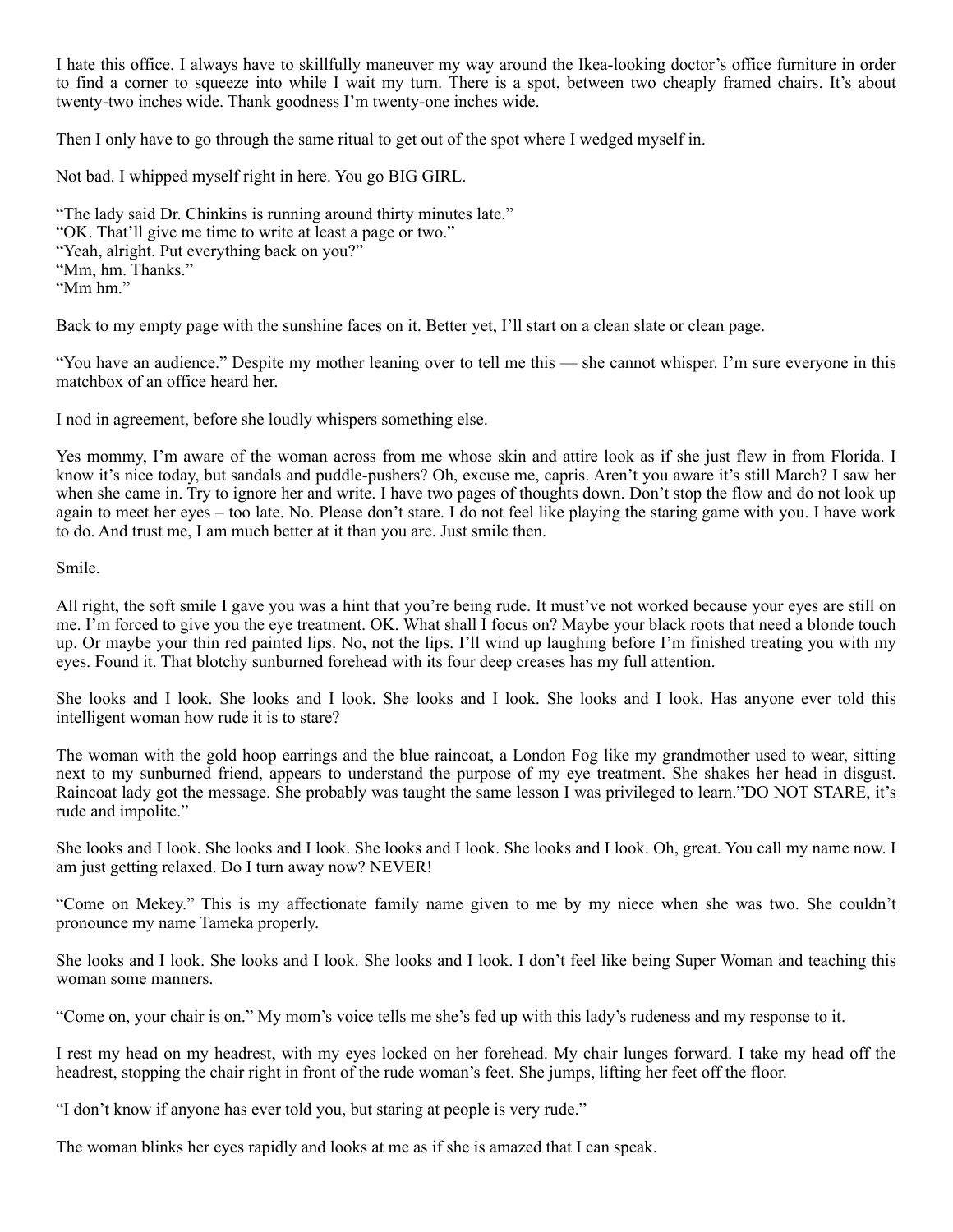All right, lady, I heard you call me the first time. Getting out this tight spot was a lot easier than I thought it would be. Maybe I feel as if I got something to prove. Or, I don't care whether I take a few of these cheap chairs with me, including the one Mrs. Florida is sitting in. Anyway, I got skills.

"Hi, Tameka?"

"No, she's Tameka?"

"Tm Tameka Blackwell."

Where is Erica, who sat at this desk for the past five years? She knows who is who. I hate breaking in new people. "Yes, Ms. Blackwell. Dr. Chinkins will not be able to see you today and apologizes for any inconvenience."

Silence.

Where is Erica? This woman sounds like a recording. BEEP, please hold. BEEP, press one.

"Are you having any problems with your toes? Are you diabetic?"

"No, no problems. Nor am I diabetic."

"Because you could see Dr. Freed."

Dr. Freed? Not hardly. He's the same quack that don't believe it's essential for a person with a spinal cord injury to have their nails cut regularly and properly.

"No, that's quite all right."

"Would you like to make an appointment for next week?"

"No, I'll just call. Thanks."

"Let's go Bo." This is the affectionate name I gave my mom after I turned twenty-five, in order to keep from calling her "Mommy" in public.

It is warm enough to sit outside. I'll start to write when I get back home. Well, I get to enjoy the sun a little more. Finally, I don't have to fight to get on the elevator. Man, everyone is out today. You can always tell when it's lunchtime and when it is getting warm. The sun feels so warm.

"I am going to sit over here."

"OK. I'm going to sit over there, where the sun is."

"Keep watch for your ride."

"All right."

Well, if I'm not going to write, I still can think, while I'm sitting here. I'm still not sure about how to put my story on paper and make it interesting. I am not a very exciting person. I don't do much of anything.

No, please don't sit over here. I am in a corner minding my business. Besides, my eyeballs are tired of staring. Also, this wooden and stone bench next to me doesn't look very comfortable. Great, just what I don't want.

"Hi, honey." At least this little osteoporosistic white haired lady has the decency to speak. But that usually means there will be a slew of questions that will usually follow the gesture of politeness.

"Hi." "Sun feels good, huh." "Yup." "I bet it feels really good to *your* body?" You bet right, lady. "Yup." No, don't move any closer. Can't you tell by my short answers that I don't want to talk? Please, lady, that's close enough. If I move back I won't be in the sun. "Where do you live, honey?" I knew you had questions. It didn't take you long, sister. I know you didn't come sit over here for the sake of sitting. "North Philly." "Oh, yeah, I heard about that place. A lot of dangerous things happening out there." Now, before I come to the rescue of North Philly and scare the living daylights out this lady, let me process her idea of North Philly being somewhere afar or "out there." "Were you born like that? Did something happen to you out there?"

Slow down, granny. I knew you were full of questions, but dag.

"I was shot."

I love to see people's facial response when I say that.

"Oh, my word."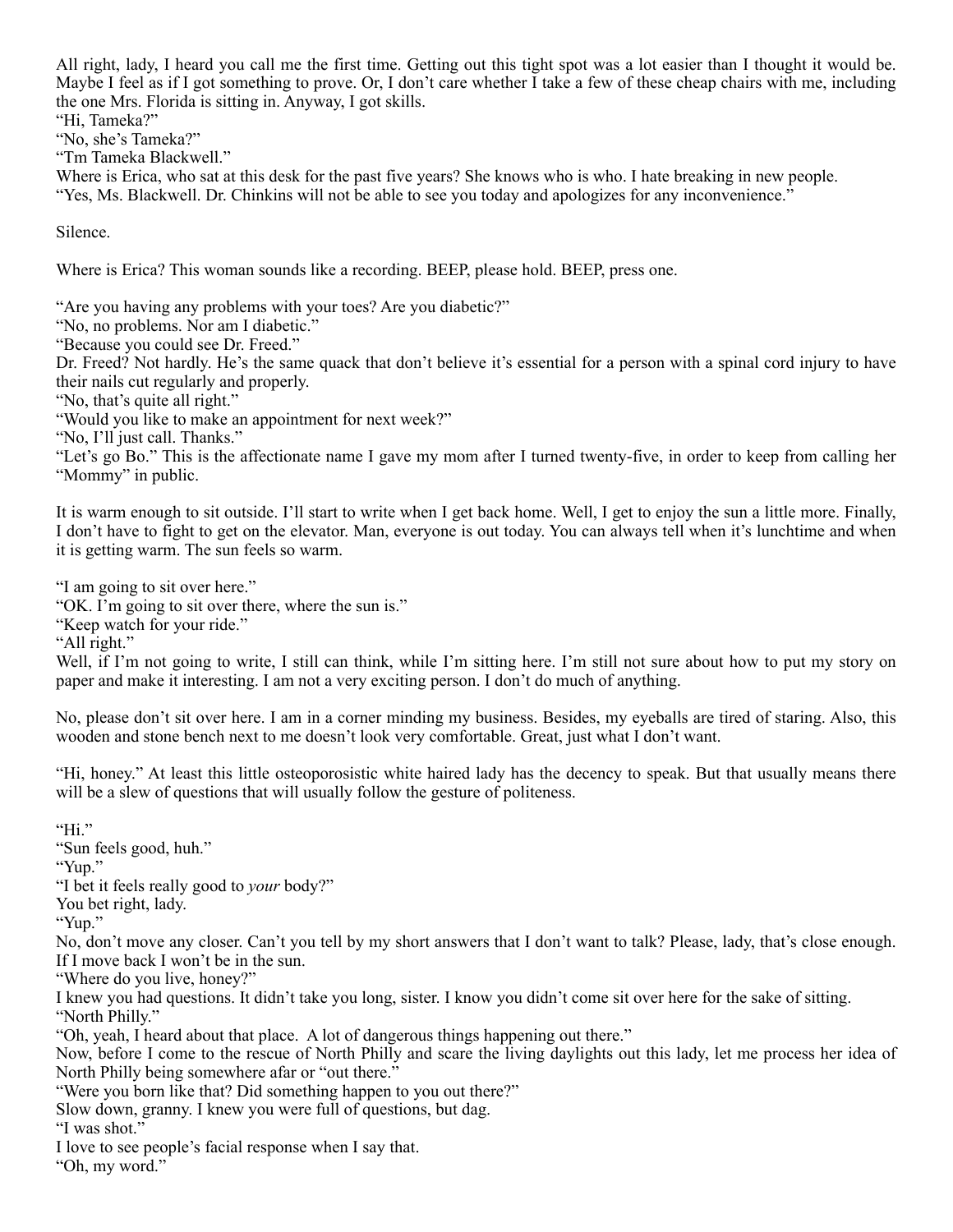Whew, I didn't know she had such beady little blue eyes behind all that hanging skin.

Silence.

I feel my mom's eyes on me. I'm not going to look in her direction.

I feel her eyes on me, just like those days when I was in church and talking with friends when I shouldn't have been. I would turn around to see her eyes chastising me.

Oh, I can't help it. Yup, she's looking at me. Smile.

"Was it gang related?" Oh, God, this woman watches too much TV. Her favorite is probably detective shows because she is one hell of an interrogator. But let me give her a dose of reality.

Super Woman to the rescue!

"No, my injury wasn't gang related. Actually, it didn't happen 'out there' in North Philly." "Oh! Where did it occur?" How did I know you were going to ask that? "I was on the Boardwalk with some friends." "The boardwalk? The Atlantic City Boardwalk?" Look, lady, will you let me tell this story? "No. It was the Ocean City Boardwalk . . ." "Were you vacationing, school trip, just visiting? What?" Man, Agatha Christie. Sit back on the edge of the bench and let me finish. "Just visiting. And I was on the boardwalk and this man came over to me when I was laughing — I forget about what. Anyhow, he said, 'You know, you remind me of my wife.' Then as I began to leave or walk away, he shot me." "My heavens! You poor dear. Well, did you look like his wife?" Here comes the kicker. "No, not at all. His wife was a thin woman with honey-blonde hair." "What? What do you mean honey-blonde hair? You mean his wife was white?" "Yup." "Was he white too?" "Uh, huh." "Well, how do you think . . . " "I don't know. I doubt if there were any similarities. Maybe it was my laugh. My mother used to tell me my laugh was going to get me in trouble." Especially when I was in Catholic School. "What happened to him?" "It is said that he went three blocks and blew his brains out." "Oh, no." "Yup. No trial, no sentencing and no punishment." "Where did he get the gun?" "Oh, a small arsenal was later found in his home."

Silence.

Thank goodness someone is calling. This lady is full of questions.

She shakes her head and pats my arm. Then she stands, while still shaking her head. She walks slowly toward a woman holding open a car door. The woman at the car has hair as gray as the inquisitive old lady, but her skin is considerably younger.

"Hey, Bo."

"What are you doing?"

"Why is it that you think I'm doing something?"

"Don't answer a question with a question. Besides, I know you."

"I wasn't doing anything but chit chatting."

"What did you say to that woman for her to go away shaking her head like that?"

"I told her what she wanted to know."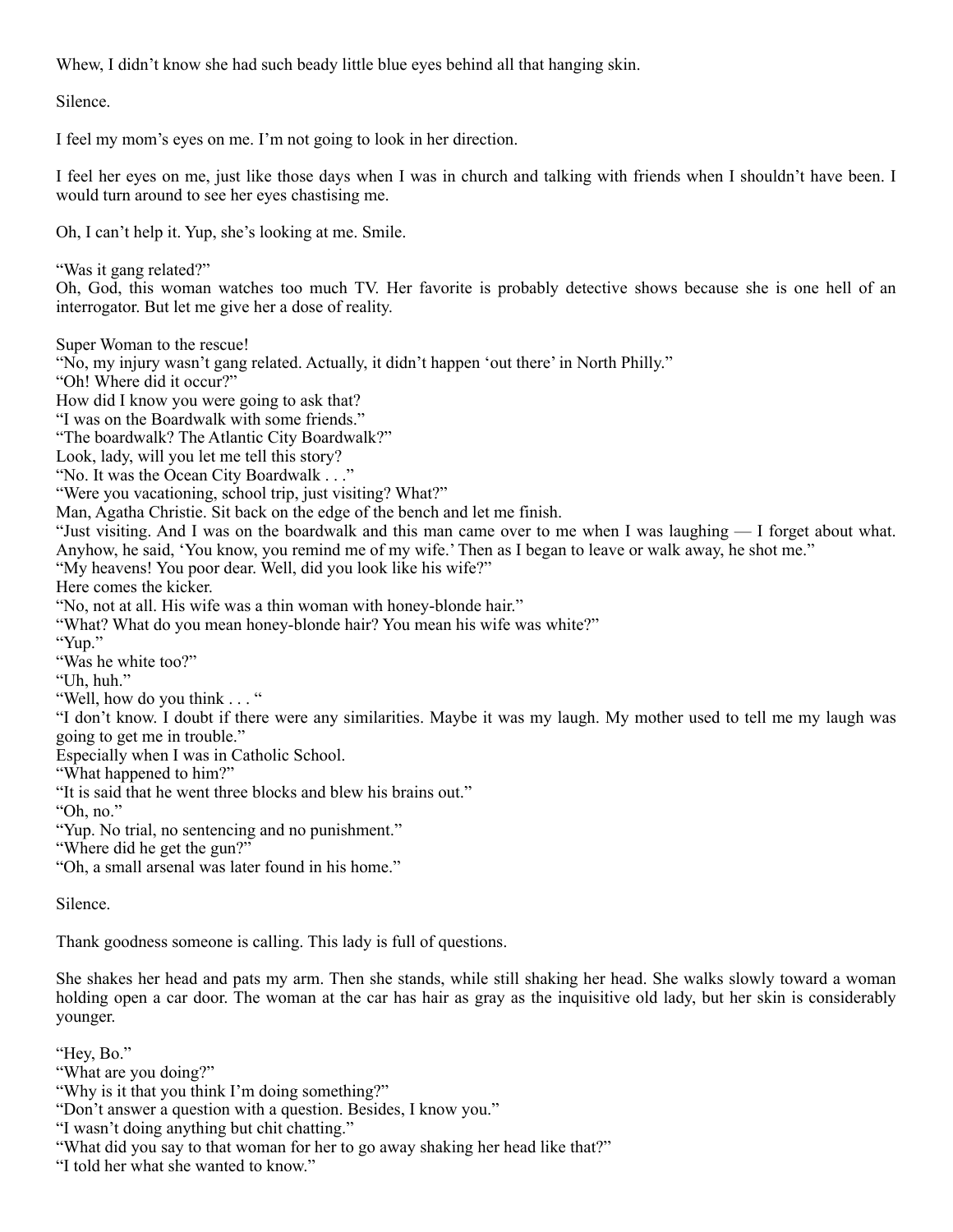"What was that? What happened to you?"

"Yup, what else?"

"What did you say?"

"I told her all about my trip to Ocean City."

"Why you tell her that? You know that is not how you got injured."

"Because if I had told her that I was actually injured by a stray bullet from a police officer's gun who was running down my block and shooting at the back of a purse-snatching thief, she would not have felt the same despair about gun violence as she did hearing about my friend Eileen's shooting on the boardwalk. Or the story of Sharon's father shooting her because he thought she was a burglar. All my story does is confirm every stereotype about violence in North Philadelphia. And I'm sure my friends don't mind me sharing or borrowing their stories to make a point about the unexpectedness of gun violence."

"Maybe. But let people think what they want. What happened to you was no fault of yours. So who cares what they think? You are not the saving grace of North Philly."

"I know, but I can't help it sometimes."

"Well, when someone asks you what happened to you, just say . . . "

"Ask me no questions and I'll tell you no lies."

"Yeah, that's good. Or tell them you'd rather not discuss it."

"I like mine better."

"Somehow I knew you would. I'm going inside to call and see why paratransit is late."

"All right."

When I get home on my porch I'll start my paper, for sure. Right after the double episode of *This Old House* goes off. I missed it last week when I was sitting in the sun and beginning my paper. Man, this sun is awesome.

"Hi."

"Hi. What is your name?"

"Thomas."

"My name is Tameka. How old are you?"

"6." He holds up six fingers. "Why are you sitting there?"

Super Woman to the rescue! I can't pass up on an opportunity to teach little Thomas here about the dangers of guns. I better hurry up before my mother gets back.

"Well, my cousin was playing with  $a \dots$ "

First published in *No Restraints: An Anthology of Disability Culture in Philadelphia*, Edited by Gil Ott, 2012. Republished with permission from New City Community Press, Philadelphia, PA.

Tameka Blackwell was employed by Liberty Resources, Inc. as the Nursing Home Transition Supports Coordinator and as an Independent Living Services Specialist. She received numerous accolades for her dedication to the Independent Living philosophy and making a difference in consumers' lives from 2007 through 2010. One of these accolades was for the most Nursing Home transitions in one month. She also received the Jerry Segal Classic 2005 'Give Back" award from Magee Rehabilitation. She was a fierce advocate for the disability community, always fighting to make life better for her second family.

Tameka received National Honor Society status and held a Bachelor of Arts Degree in English (Cum Laude) from Temple University. She received a Certificate in Short Story Writing and Journalism from the National Correspondence School in Washington D.C. She volunteered as a motivational speaker through Magee Rehabilitation. She also worked as a part time paralegal at the Legal Clinic for the Disabled, Inc. which fueled her desire to become a lawyer.

Tameka co-authored a book titled "No Restraints: An Anthology of Disability Culture in Philadelphia." Her own short story was titled "And the Sun Still Shines." Tameka will be remembered for empowering individuals with disabilities to become vigilant advocates for themselves. She helped individuals with disabilities to see that they do not have to tolerate any type of abuse or disrespect. She was a testament on how one can be self-advocating, independent, and vigorously social, all while having a disability.

Tameka enjoyed listening to 70's soul and jazz music, and writing. She learned to live and enjoy her life in a new way – as a disabled person with independence, strong mindedness, vitality and confidence.